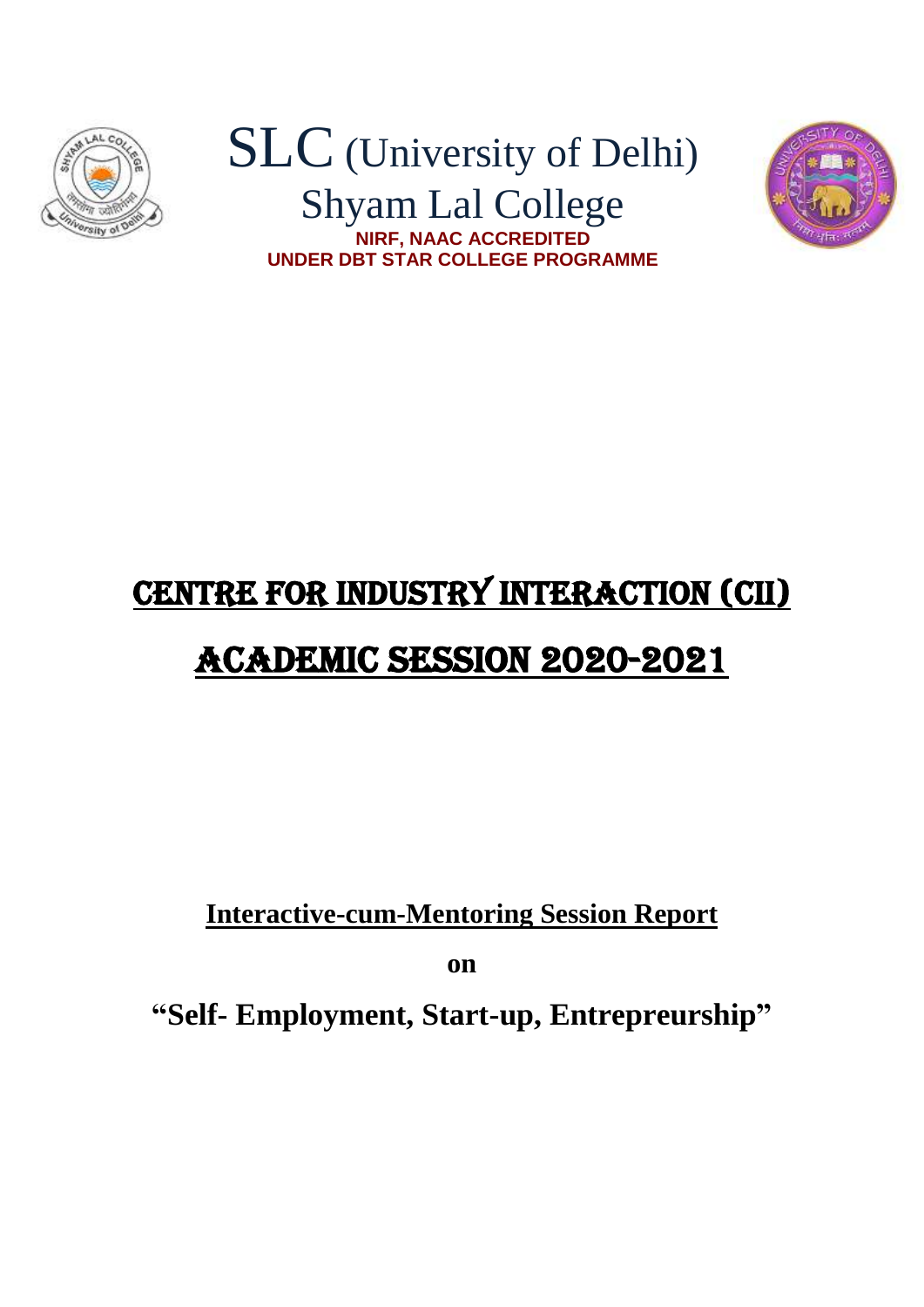#### **Interactive-cum-Mentoring Session on "Self- Employment, Startup, Entrepreurship"**

Centre for Industry Interaction (CII) & IQAC organised an Interactive-cum-Mentoring Session on the topic "Self- Employment, Start-up, Entrepreurship". The session was organized on 23rd April, 2021. It started with a warm welcome of the guests, respected Principal sir and all other teachers. After that Vedang sir started to talk about his works and his journey, as being a notorious guy in school and college to a successful person, a businessman. The first thing that he told me was-discipline is the key and also he gets up at 4 a.m. in the morning daily. Then he began to tell his journey from college as he started his first startup at the age of 19 while he was in second year of college that was an event management company. He gave much importance to using college as an opportunity. Then he told about start-ups and entrepreneurs, how they work and their impacts on other people too. While guiding students he told them to explore new things, take risk, travel and to learn new skills. Then he talked about how SLC helped him in grooming and developing leadership and to manage things, how teachers and college provided opportunities and how to grab them fully. Then there was a knowledgeable Question and Answer round where students asked about the problems that they face while trying to create something and also how to convince family and others for your plan, etc. The session ended with a vote of thanks to the speaker and all the attendees. But the biggest surprise and a great opportunity to Shyam Lal College students by Vedang Sir was announced that whoever has any idea for a start-up or something related to that can contact him and he will provide funds for it. It was a moment of joy for students as well. Dr. RuchikaRamakrishnan, CII and Alumni Affairs Convenor was also giving her inputs throughout the session. 75 students attended the interactive session. There was positive feedback from all the attendees. Overall the workshop was successful.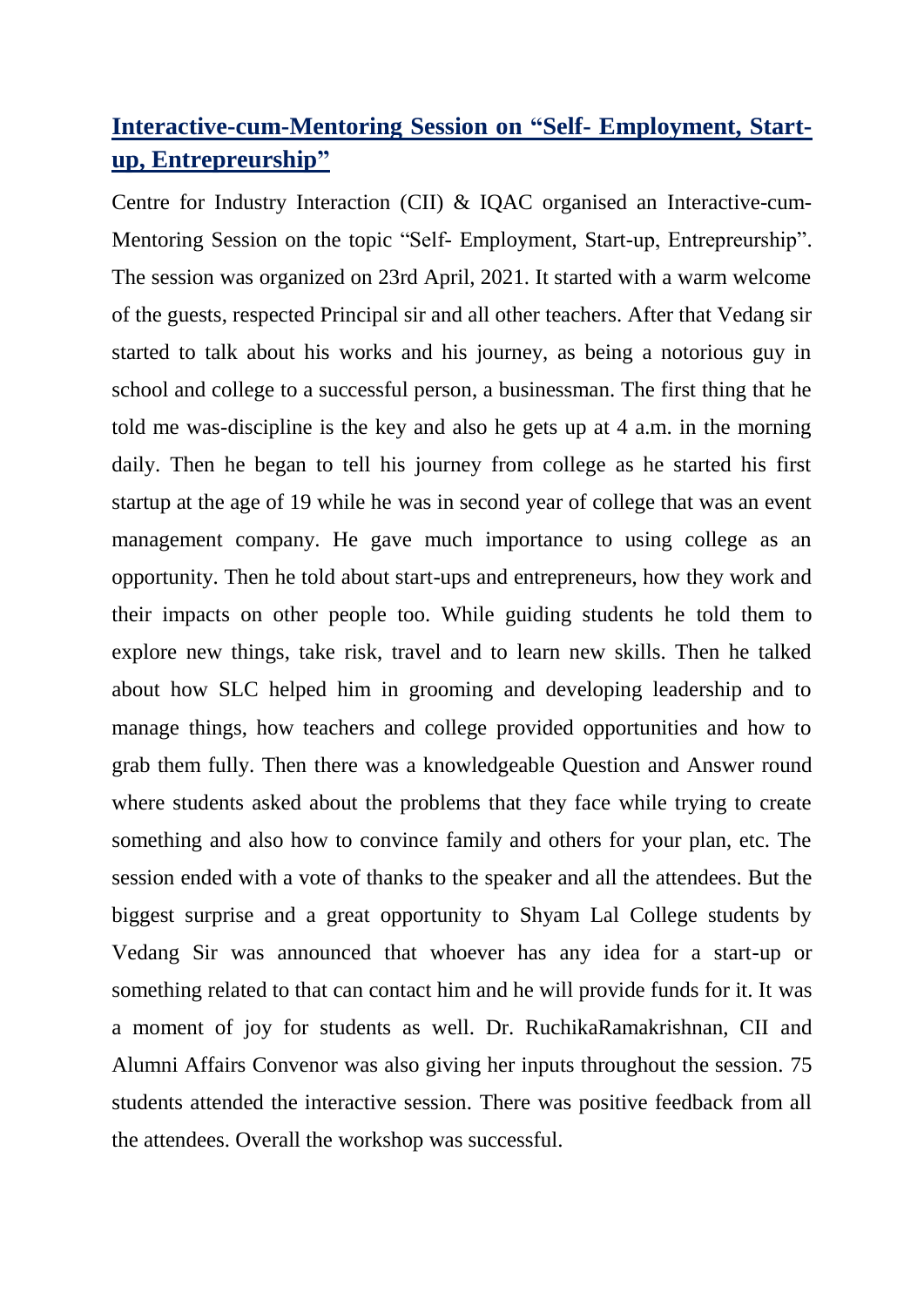